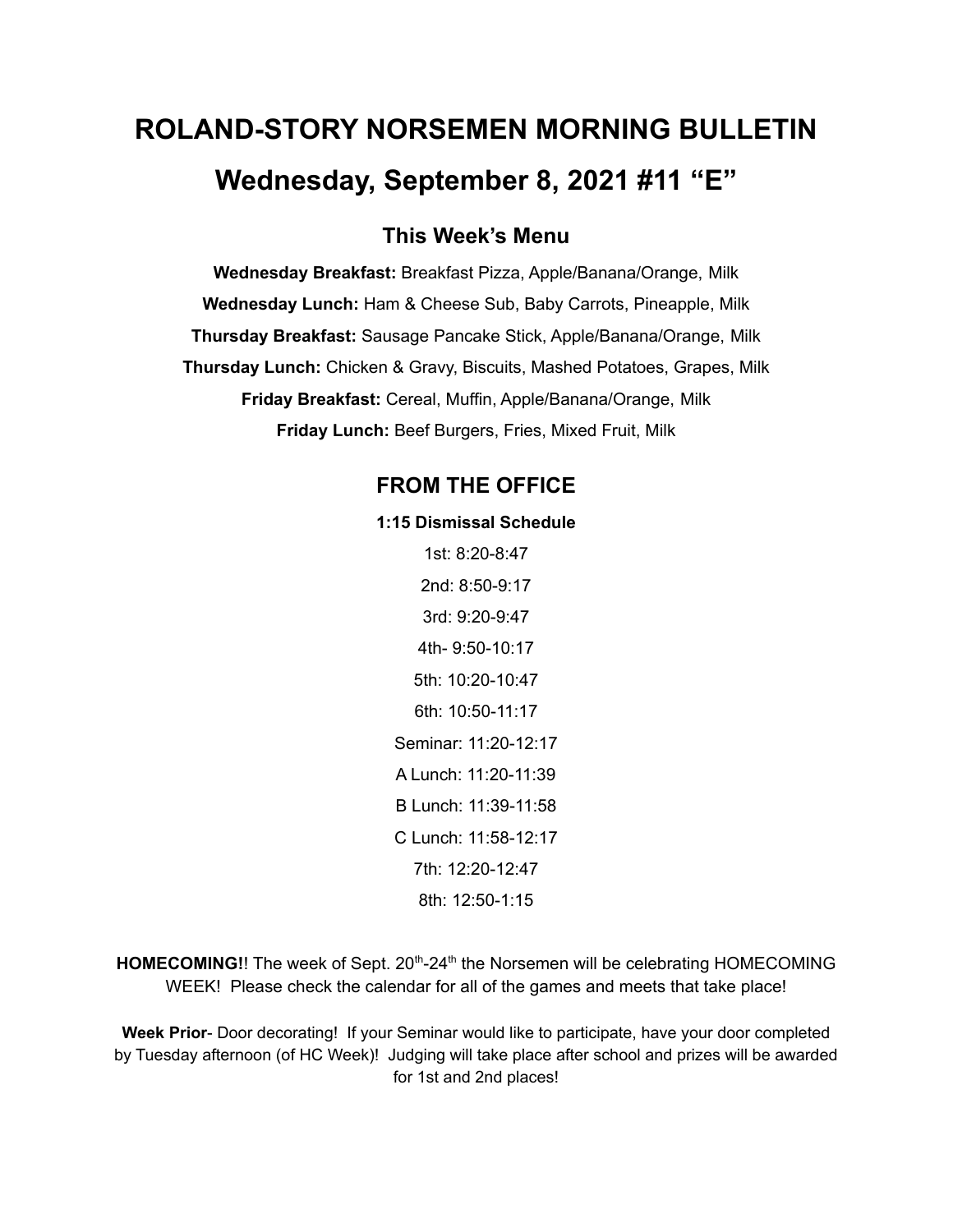**Monday**: We kick off the week with a Fall Kick-Off pep assembly during Seminar. Homecoming Court will be introduced!

**Tuesday**: Door judging for Seminar homerooms after school! Awards will be given to 1st and 2nd place doors!

**Wednesday**: High school students will eat lunch on the field! (Early dismissal 1:15 p.m.)

**Thursday**: The high school will dismiss to watch the Powder Puff game, starting at 2:15 p.m.

**Friday:** Homecoming Parade! The parade will start at 2:15 p.m. There will be a Pep Rally with the announcement of the Homecoming King and Queen Coronation immediately following the parade at 2:45 p.m.

## **Homecoming Week Themes 9/20-9/24**

**Monday: Class Color Day** 9th-Yellow, 10th- Blue, 11th- Green, 12th- Pink, Staff- Purple **Tuesday: Decade Day Wednesday: Denim Day Thursday: Hawaiian Day Friday: Norsemen Spirit Day** ⚫️

**Do you want to be a BIG BUDDY for our elementary students and teachers?** Please use this link to sign up. The deadline is Friday, September 10th for signing up.

#### [Click](https://docs.google.com/forms/d/e/1FAIpQLSdnBOSS22yKxjrGxKALRfMidQdbVCa4CbkF2FpWLlV-1YgPew/viewform?usp=sf_) here

**Fall Play Crew:** Fall play crew applications are available in the IMC. Complete the application and return to the folder in the IMC by Wednesday, Sept. 8 at 4:00 p.m. Email Mrs. Broich with any questions.

**Calling all Norse:** Key Club membership forms are available in Mrs. Lettow's room (103). We are a national volunteer organization dedicated to serving our school and community. Forms and dues should be turned in by September 14th at our first meeting. Talk to one of our officers for more details: Emma Schnurstein, Carly Halstead, Emilia Broich and Samantha Sanderson.